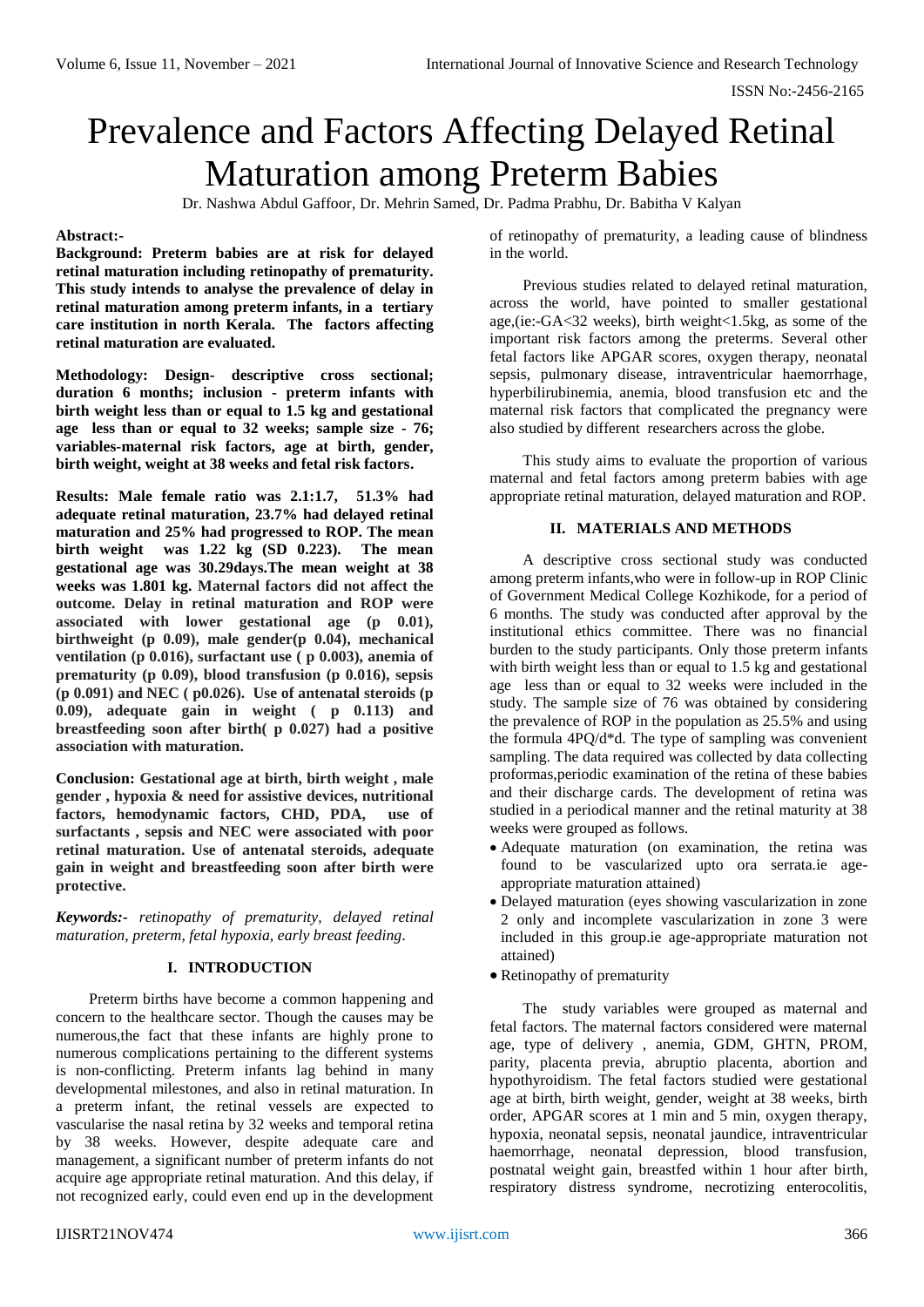meconium aspiration syndrome, meconium stained liquor, congestive cardiac failure, congenital heart disease, patent ductus arteriosus, transient tachypnea of newborn, apnea of prematurity, anemia of prematurity, fetal bradycardia, fetal tachycardia, fetal distress, administration of surfactants, administration of antenatal steroids, neonatal hypoglycemia and bronchopulmonary dysplasia

The statistical tests used for the analysis of data were chi square test, independent t test and anova test. "Statistical package for social sciences" /SPSS software (VERSION:18.0.0) was used for the analysis.

## **III. RESULTS**

In this study, 76 preterm infants of birthweight less than 1.5 kg and gestational age less than 32 weeks were included. The retinal maturation was evaluated at 38 weeks and a retrospective evaluation of the factors they had in common, which were either protective or posing a risk to the maturation of retina were analysed.

There were 42 males and 34 females. 51.3% had adequate retinal maturation, 23.7% had delayed retinal maturation and 25% had progressed to ROP.

The mean birth weight of the preterm infants was 1.22 kg; SD 0.223. The birth weight of the babies were distributed between 0.71kg-1.6 kg. The mean gestational age of these infants was 30.29 [30 weeks 2 days]; (SD:1.88). It varied between 25 weeks 5 days to 33 weeks 3 days. The mean gestational age among ROP (28.88weeks;SD1.88) was lesser than those with delayed maturation (31.18wks;SD 1.80) and adequate maturation (30.57wks;SD1.57). This finding was statistically significant. (P value=0.000).

Lower birth weight was associated with delay in retinal maturation ( p 0.253)[figure-1]. The mean weight at 38 weeks was 1.801 kg (STD:0.371), and it ranged between (1.2-2.56 kg). Lower weight at 38 weeks was associated with adequate maturation (p0.099)[ figure-2]



Fig. 1:birth weight Vs stages of retinal maturation.



Fig. 2: weight at 38 weeks Vs stages of retinal maturation

The proportion of males among babies with ROP was 68.4% as compared to 38.5% with adequate maturation and 77.8% among delayed maturation. This finding was statistically significant ( p 0.04). APGAR scores at 1 min and 5 min did not affect the retinal maturation.

77.6 pregnancies (n=59) were singleton and the remaining were twins. The mean maternal age was 27.04 years; SD:5.91. The maternal age ranged between 19-42 years. 41% of the mothers in the study were primigravida.25%,18%,9% were G2,G3 and G4 respectively. Sixty three percent of the pregnancies were preterm vaginal deliveries and 37% were LSCS.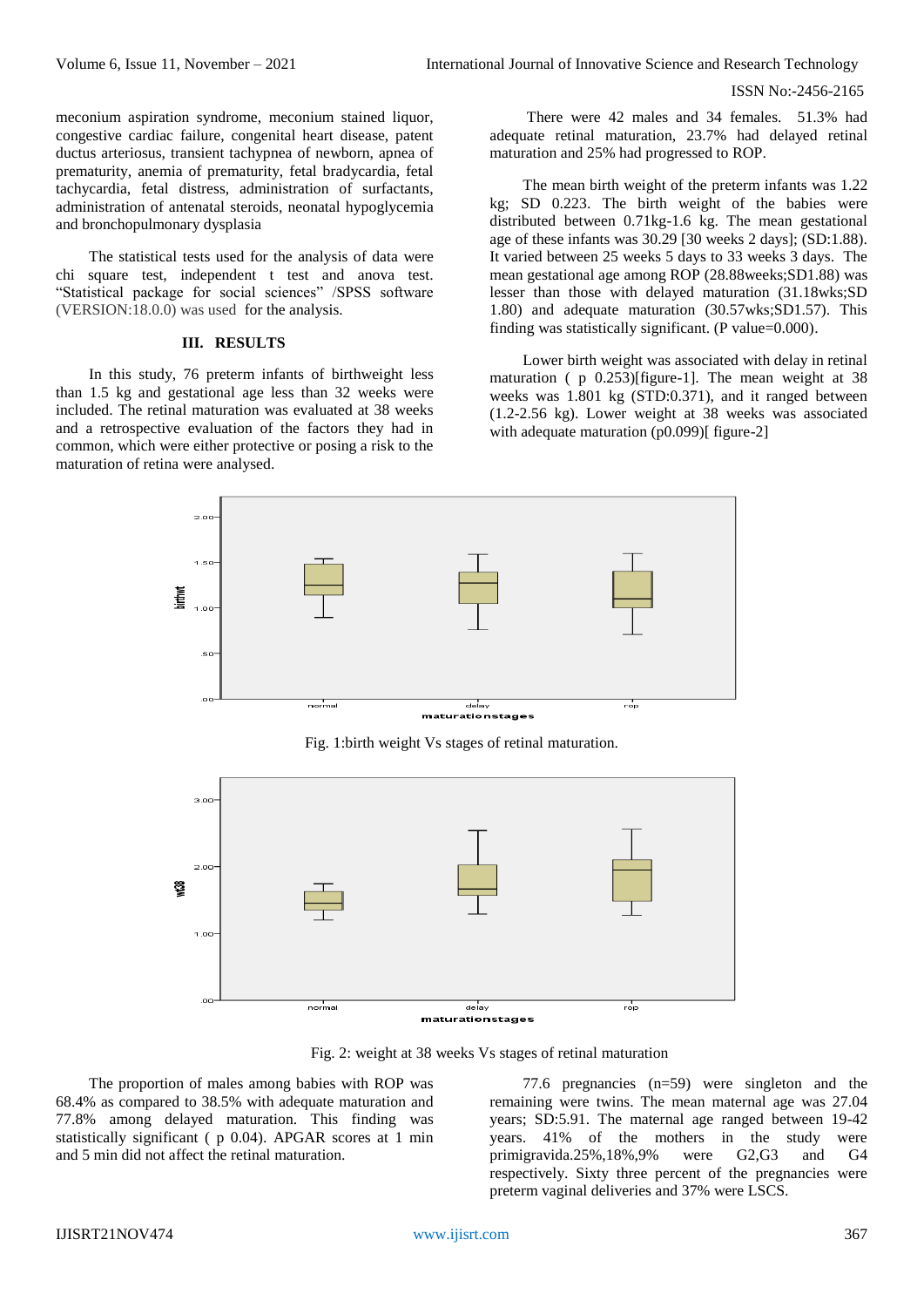The maternal risk factors observed among the study group were anemia, gestational diabetes mellitus ( GDM), Gestational Hypertension ( GHTN), intrauterine growth retardation ( IUGR), placenta previa, abruptio placenta, history of abortions , Premature rupture of membrane ( PROM) and hypothyroidism.

The distribution of cases based on the presence of maternal risk factors is given in table 1

| <b>MATERNAL FACTORS</b> | ADEQUATE          | <b>DELAYED</b>    | RETINOPATHY OF     | P VALUE |
|-------------------------|-------------------|-------------------|--------------------|---------|
|                         | <b>MATURATION</b> | <b>MATURATION</b> | <b>PREMATURITY</b> |         |
| <b>ANEMIA</b>           | $N=6$             | $N=4$             | $N=0$              | 0.125   |
|                         | $\% = 16.2$       | $\% = 22.2$       | $% = 0$            |         |
| <b>GDM</b>              | $N=15$            | $N=5$             | $N=7$              | 0.729   |
|                         | $\% = 38.5$       | $\% = 27.8$       | $\% = 36.8$        |         |
| GHTN/ECLAMPSIA/PRE-     | $N=20$            | $N=10$            | $N=6$              | 0.269   |
| <b>ECLAMPSIA</b>        | $\% = 51.3$       | $\% = 55.6$       | $% = 31.6$         |         |
| <b>IUGR</b>             | $N=15$            | $N=8$             | $N=4$              | 0.285   |
|                         | $\% = 38.5$       | $% = 44.4$        | $% = 21.1$         |         |
| PLACENTA PREVIA         | $N=2$             | $N=0$             | $N=3$              | 0.134   |
|                         | $\% = 5.1$        | $% = 0$           | $\% = 15.8$        |         |
| ABRUPTIO PLACENTA       | $N=0$             | $N=1$             | $N=0$              | 0.195   |
|                         | $% = 0$           | $\% = 5.6$        | $% = 0$            |         |
| <b>ABORTION</b>         | $N=13$            | $N=6$             | $N=5$              | 0.887   |
|                         | $\% = 34.2$       | $\% = 33.3$       | $\% = 27.8$        |         |
| <b>PROM</b>             | $N=6$             | $N=3$             | $N=5$              | 0.520   |
|                         | $\% = 15.4$       | $\% = 16.7$       | $\% = 27.8$        |         |
| <b>HYPOTHYROIDISM</b>   | $N=6$             | $N=3$             | $N=0$              | 0.181   |
|                         | $\% = 15.4$       | $\% = 16.7$       | $% = 0$            |         |

Table 1**-** The distribution of cases based on the presence of maternal risk factors

Mothers of 31.6% of the ROP babies were having gestational hypertension/preeclampsia or eclampsia. The proportion of mothers with pre-eclampsia/GHTN/eclampsia were higher in the group with adequate and delayed maturation. 21.1% of the ROP babies had intrauterine growth restriction, while 44.1% of babies with delayed maturation and 38.5% babies with adequate maturation had IUGR. 15.8% of the ROP babies had their births complicated with placenta previa. 5.1% of the babies with adequate maturation had placenta previa. 27.8% of ROP babies had premature rupture of membranes, when compared to 16.7% of babies with delayed maturation and 15.4% of them with adequate maturation.

The fetal factors observed were oxygen supplementation, hypoxia, respiratory distress syndrome, transient tachypnea of newborn, apnea of prematurity, antenatal steroids, surfactants, meconium aspiration syndrome, bronchopulmonary dysplasia, anemia of prematurity, blood transfusion, intraventricular haemorrhage, neonatal jaundice, fetal tachycardia, fetal bradycardia, congenital heart disease, congestive cardiac failure, PDA, neonatal hypoglycemia, adequate postnatal weight gain, breastfed within 1 hour, neonatal sepsis, necrotizing enterocolitis, meconium liquor, fetal distress and neonatal depression.

All the ROP babies were hypoxic. 70.6% of the babies depended on CPAP during hypoxia. 47.1% of the ROP babies required both CPAP and intubation for survival, when compared to 11.8% babies with delayed retinal maturation and 15.4% of babies with adequate maturation. Hypoxia was associated with delay in retinal maturation. The data was statistically significant(P value=0.05). The distribution based on the proportion of cases with presence of hypoxia requiring oxygen support is given in figure-3



Fig. 3: The distribution based on the proportion of cases with presence of hypoxia requiring oxygen support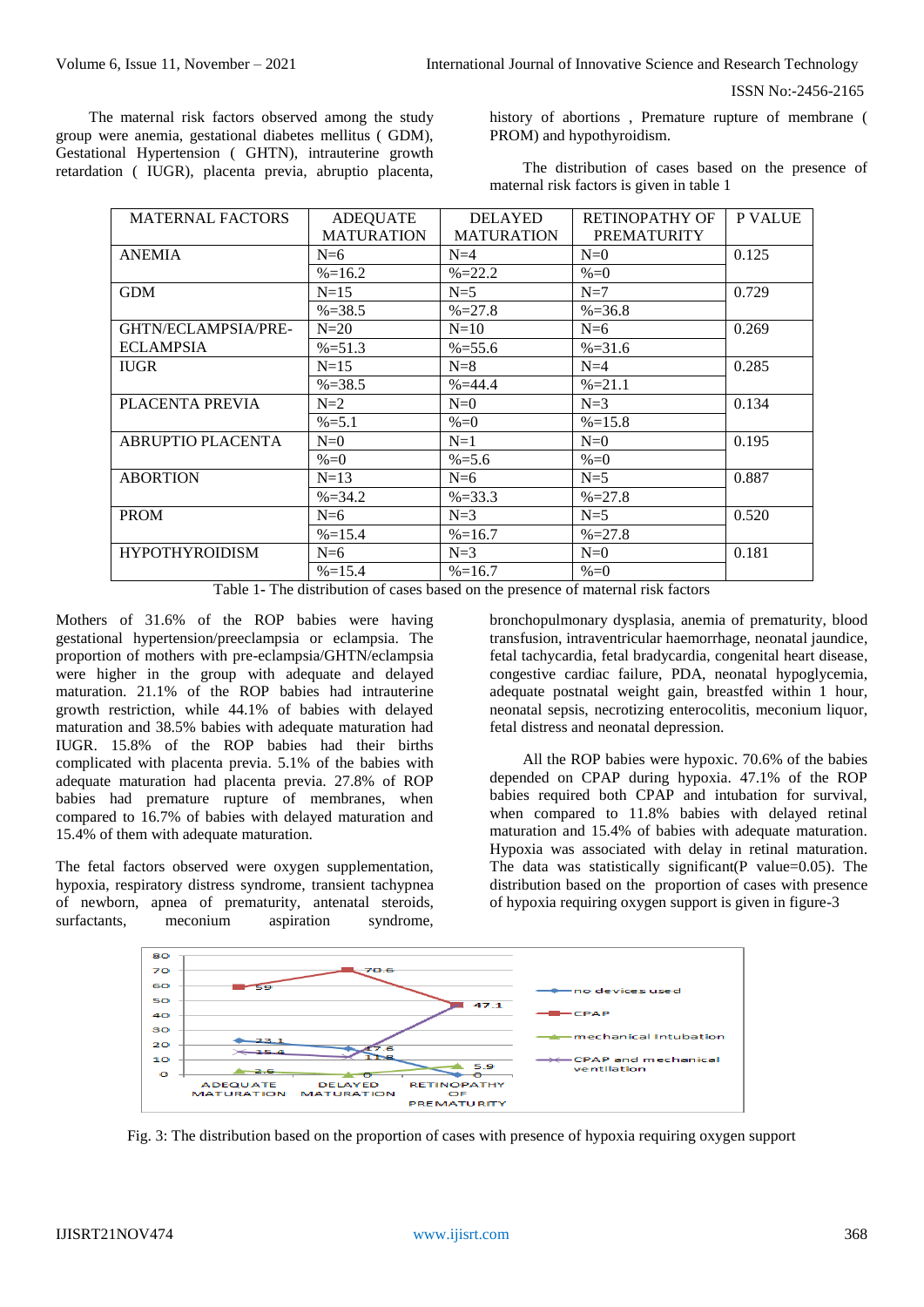The distribution of cases based on the proportion of respiratory factors among the categories of retinal maturation is given in table 2.

|                           | <b>ADEQUATE</b>   | <b>DELAYED</b>    | <b>RETINOPATHY</b><br>OF. | <b>P VALUE</b> |
|---------------------------|-------------------|-------------------|---------------------------|----------------|
|                           | <b>MATURATION</b> | <b>MATURATION</b> | <b>PREMATURITY</b>        |                |
| <b>OXYGEN</b>             | $N=5$             | $N=3$             | $N=5$                     | 0.343          |
| <b>THERAPY</b>            | $\% = 13.2$       | $\% = 16.7$       | $\% = 29.4$               |                |
| <b>RDS</b>                | $N=30$            | $N=15$            | $N=17$                    | 0.128          |
|                           | $\% = 78.9$       | $\% = 83.3$       | $\% = 100$                |                |
| <b>TRANSIENT</b>          | $N=1$             | $N=1$             | $N=0$                     | 0.606          |
| TACHYPNEA OF              |                   |                   |                           |                |
| <b>NEWBORN</b>            | $\% = 2.7$        | $\% = 5.6$        | $% = 0$                   |                |
| <b>APNEA</b><br><b>OF</b> | $N=9$             | $N=3$             | $N=7$                     | 0.228          |
| <b>PREMATURITY</b>        | $\% = 23.7$       | $\% = 16.7$       | $% = 41.2$                |                |
| <b>ANTENATAL</b>          | $N=27$            | $N=16$            | $N=10$                    | 0.09           |
| <b>STEROIDS</b>           | $% = 77.1$        | $% = 94.1$        | $\% = 62.5$               |                |
| <b>SURFACTANTS</b>        | $N=9$             | $N=2$             | $N=10$                    | 0.003          |
|                           | $\% = 25$         | $\% = 11.1$       | $\% = 62.5$               |                |
| <b>MECONIUM</b>           | $N=1$             | $N=0$             | $N=0$                     | 0.627          |
| <b>ASPIRATION</b>         |                   |                   |                           |                |
| <b>SYNDROME</b>           | $\% = 2.6$        | $% = 0$           | $% = 0$                   |                |
|                           |                   |                   |                           |                |
| <b>BRONCHOPULM</b>        | $N=2$             | $N=2$             | $N=4$                     | 0.178          |
| <b>ONARY</b>              | $\% = 5.1$        | $%=11.1$          | $% = 21.1$                |                |
| <b>DYSPLASIA</b>          |                   |                   |                           |                |

Table-2:The distribution of cases based on the proportion of respiratory factors among the categories of retinal maturation

29.4% of the ROP babies required oxygen therapy in the neonatal period, while 16.7% of babies with delayed maturation and 13.2% of babies with adequate maturation, also required the same. Among 76 infants studied,62 infants developed respiratory distress. Respiratory distress was commonly associated with preterm births. All ROP babies developed RDS, compared to 83.3% of babies with delayed retinal maturation and 78.9% of babies with adequate maturation. 41.2% of the ROP babies had apnea of prematurity, in comparison to 16.7% of babies with delayed maturation and 23.7% of babies with adequate maturation.

94.1% of the babies with delayed retinal maturation administered antenatal steroids. 62.5% of the babies with ROP and 77.1% of babies with adequate maturation have also been administered steroids antenatally. 62.5% of ROP babies required surfactant administration. Only 11.2% of the babies with delayed maturation and 25% of the babies with adequate maturation required surfactants. This was statistically significant. 21.1% of the ROP babies had bronchopulmonary dysplasia. 11.1% of babies with delayed maturation and 5.1% of babies with adequate maturation also had bronchopulmonary dysplasia.

The distribution based on the proportion of hemodynamic factors among the categories of retinal maturation is given in figure 4



Figure 4:The distribution based on the proportion of hemodynamic factors among the categories of retinal maturation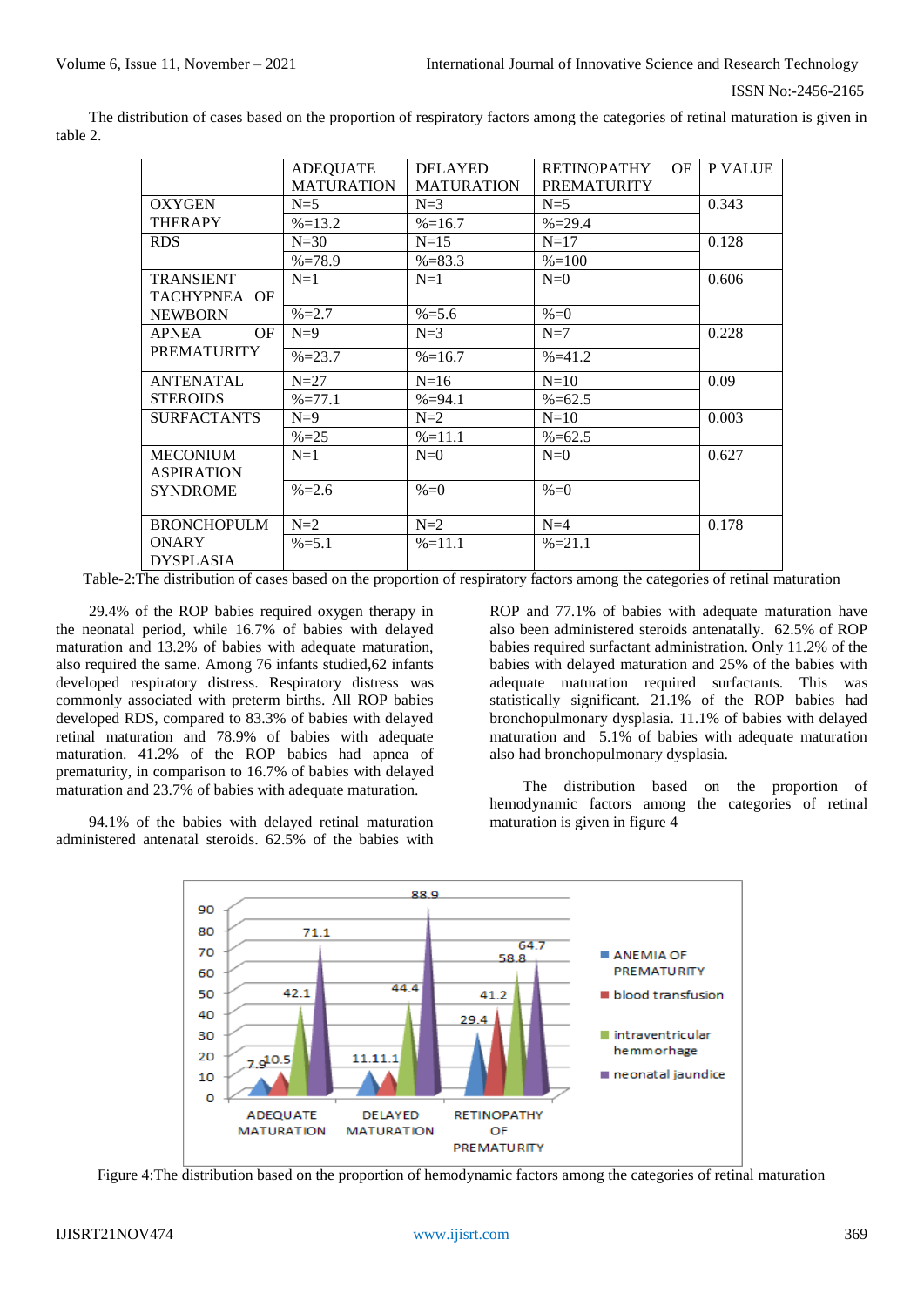29.4% of the ROP babies had anaemia of prematurity. 11.1% of the babies with delayed retinal maturation and 7.9% of them with adequate maturation also had anaemia of prematurity (p 0.094). 41.2% of the ROP babies required blood transfusion. The babies who required blood transfusion among those with delayed maturation and adequate maturation were 11.1% and 10.5% respectively. The data is statistically significant (p 0.016). 88.9% of the babies with delayed retinal maturation developed neonatal

jaundice in the postnatal period. The proportion of ROP babies and babies with adequate maturation are 64.7% and 71.1% respectively (p 0.22). The proportion of babies with intraventricular hemorrhage was more among ROP cases (p 0.506).

The distribution based on the proportion of cardiac factors among the categories of retinal maturation is given in figure 5



27.8% of the babies with delayed maturation had PDA. Their proportion were 23.5% and 10.5% respectively among the ROP babies and babies with adequate maturation (p 0.225). The proportion of babies with CHD (p 0.65) and fetal tachycardia (p 0.18) was more among ROP cases followed by the group with delayed retinal maturation . Fetal bradycardia was seen among those with delayed maturation as compared to ROP cases (p 0.602). All these

factors were less among those with adequate maturation. CCF was not observed among kids with adequate retinal maturation ( p 0.327).

The distribution based on the proportion of nutritional factors among the categories of retinal maturation is given in Table 3

|                      | <b>ADEQUATE</b>   | <b>DELAYED</b>    | <b>RETINOPATHY OF</b> | <b>P VALUE</b> |
|----------------------|-------------------|-------------------|-----------------------|----------------|
|                      | <b>MATURATION</b> | <b>MATURATION</b> | <b>PREMATURITY</b>    |                |
| <b>NEONATAL</b>      | $N=6$             | $N=3$             | $N=1$                 | 0.603          |
| <b>HYPOGLYCEMIA</b>  | $\% = 15.8$       | $\% = 16.7$       | $% = 6.3$             |                |
| <b>ADEQUATE</b>      | $N=35$            | $N=17$            | $N=13$                | 0.113          |
| <b>POSTNATAL</b>     |                   |                   |                       |                |
| <b>WEIGHT GAIN</b>   | $% = 97.2$        | $% = 94.4$        | $% = 81.3$            |                |
| <b>BREASTFED</b>     | $N=13$            | $N=10$            | $N=2$                 | 0.027          |
| <b>WITHIN 1 HOUR</b> | $% = 44.8$        | $%=62.5$          | $\% = 14.3$           |                |

Table 3: The distribution based on the proportion of nutritional factors among the categories of retinal maturation

81.3% of the ROP babies had adequate postnatal weight gain, compared to 94.4% of the babies with delayed retinal maturation and 97.2% of the babies with adequate maturation. Hence, adequate postnatal weight gain might be contributing to the maturation of retina also . Only 14.3% of the ROP babies were breastfed within 1 hour of their birth. 62.5% of the babies with delayed maturation and 44.8% of

the babies with adequate maturation were breastfed within 1 hour. Therefore, breastfeeding immediately after birth promotes retinal maturation (p $\overline{0.027}$ ).

The distribution based on the proportion of miscellaneous factors among the categories of retinal maturation is given in figure 6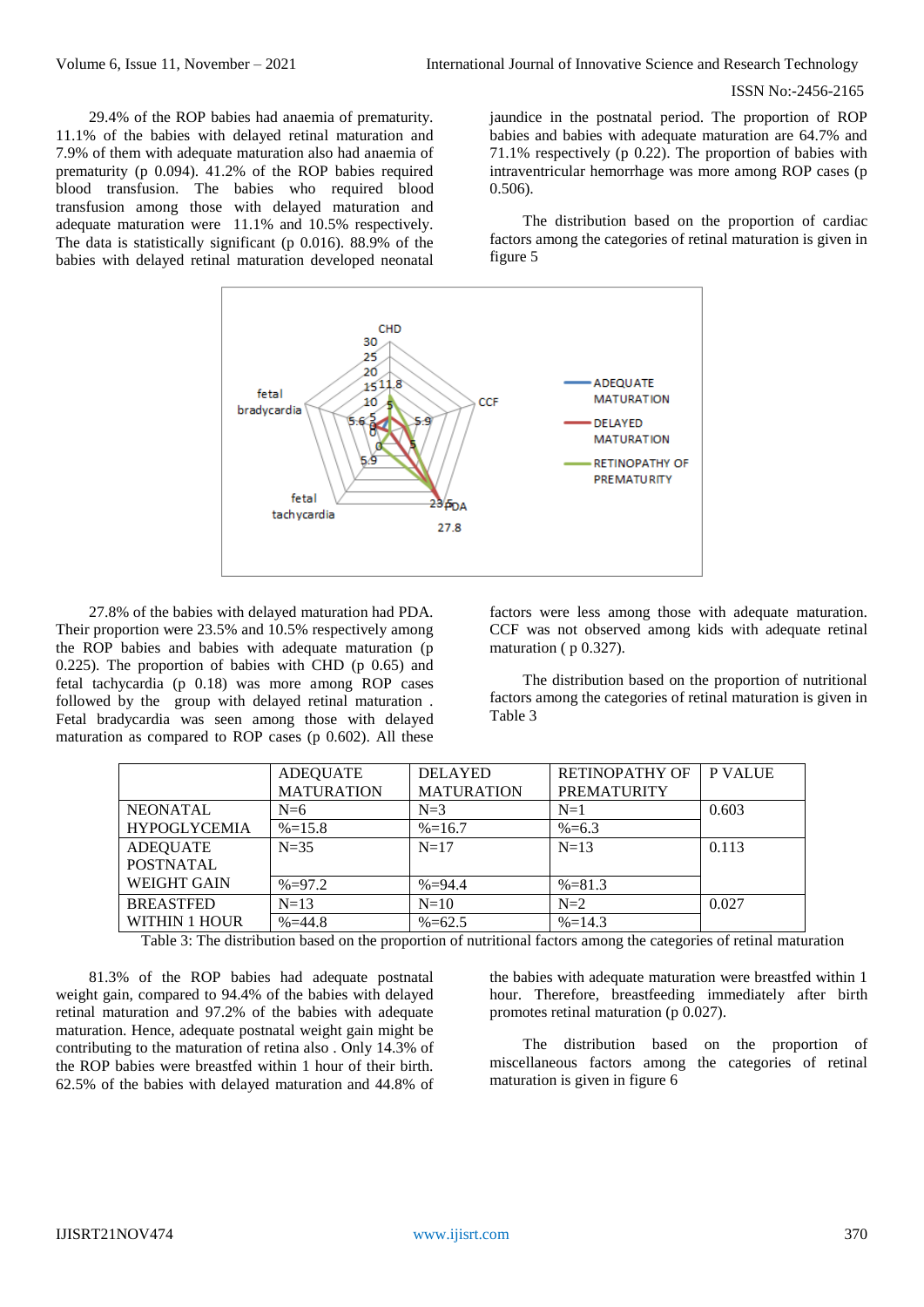

Fig 6: The distribution based on the proportion of miscellaneous factors among the categories of retinal maturation

58.8% of the ROP babies developed sepsis in the neonatal period. Only 27.8% of the babies with delayed maturation and 30.8% of the babies with adequate maturation developed sepsis ( p 0.091). The proportion of NEC among ROP babies was higher than that of others. 23.5% Vs 5.3% ; p 0.026). The proportion of meconium stained liquor was higher among those with adequate retinal growth (p 0.312).

### **IV. DISCUSSION**

Preterm babies are at risk of developing retinopathy of prematurity , a potential blinding disease. Even for those who have not developed ROP, retinal maturation may be delayed. The delay may be responsible for further sequelae like refractive errors, retinal and vitreous degenerative changes , amblyopia and squint. Thorough screening of at risk babies is essential in not only detecting ROP patients but identifying kids with delayed retinal maturation. By ensuring regular followup of this group, early detection of the visual consequences can be assured.

Various factors , both maternal and fetal, have been associated with ROP. However, studies considering delayed maturation apart from ROP, are scanty. This study attempts to find out the proportion of the various maternal and fetal risk factors in the study group and the relation of each factor with the maturation of retina, adequate, delayed or ROP.

Among demographic factors, delayed retinal maturation was statistically associated with a lower gestational age at birth. The studies Wongnophirun A et al, Ying GS et al,Yau GS et al,Azami M et al, Akkawi MT et al,and Alajbegovic et al states statistical association between delayed retinal maturation and both lower gestational age and low birth weight<sup>123456</sup>. Solans Pérez de Larraya AM et al stated only gestational age as a factor delaying retinal maturation<sup>7</sup>.

Male gender was associated with a higher incidence in the delay of retinal maturation. Gender predilection was not observed by Hakeem AH et al<sup>8</sup>. Braimah et al reported that females were more prone for delayed maturation<sup>9</sup>.

Birth order was not associated with retinal maturity. This is in concordance with Blumenfeld LC et al<sup>10</sup>. Akkawi MT et al states that type of multiple gestation affects delay in retinal maturation<sup>5</sup>. There was no association between retinal maturation and maternal parity.

Maternal age was not related to retinal maturation in this study. However, WU WC et al states higher maternal age as a factor delaying retinal maturation $\mathbf{u}$ . But according to Uchida A et al the severity of ROP (requiring laser treatment), is lower in babies born to mothers less than 33 vears old<sup>12</sup>.

No association between type of delivery and retinal maturation. Braimah et al noticed a decreased incidence of ROP in babies born via caesarean delivery<sup>9</sup>. Yau GS et al notices increased risk in babies born via vaginal delivery<sup>3</sup>.

Maternal factors observed were not associated with retinal maturation. Maternal anaemia has no statistical association with retinal maturation. Dai al et al points to maternal iron deficiency anaemia as a risk factor for delayed retinal maturation<sup>13</sup>.

This study couldn't draw any association between retinal maturation and gestational diabetes mellitus. In the study Kindinger LM et al, they state that optimizing maternal health pre-conception by controlling obesity and thereby associated gestational diabetes can possibly reduce the incidence of preterm birth and associated complications like retinopathy of prematurity $\frac{14}{1}$ .

This study didn't show any association between retinal maturation and gestational hypertension/preeclampsia/eclampsia. Huang et al had findings agreeing to this<sup>15</sup>. Yau GS et al and Azaami M et al found a decreased prevalence of delayed retinal maturation among babies born to mothers with preeclampsia<sup>34</sup>.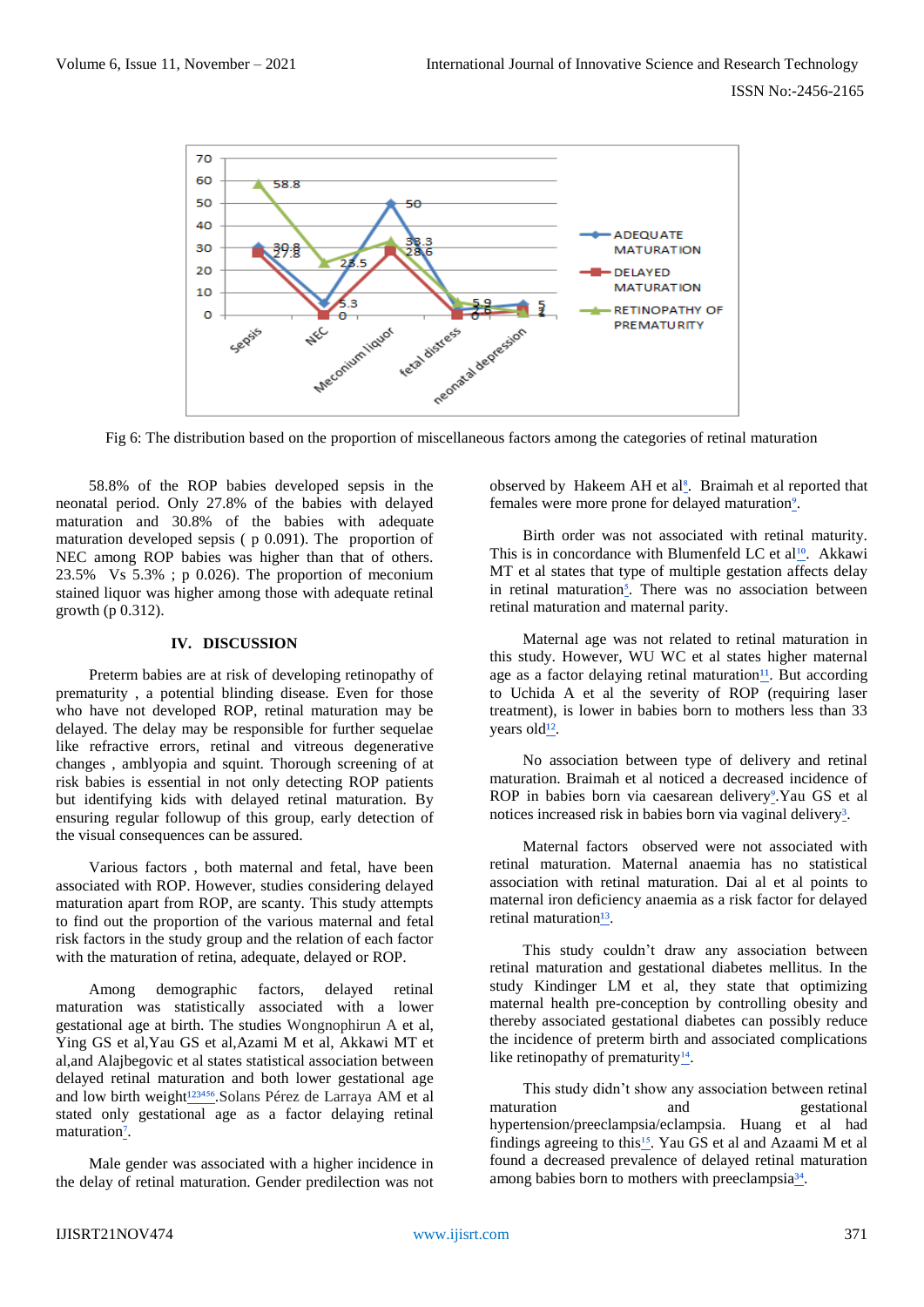This study didn't find any association between retinal maturation and intrauterine growth restriction. Chu A et al and Siswanto JE et al found IUGR as a factor causing delayed retinal maturation $1617$ .

Previous abortion, premature rupture of membranes ,placenta previa, abruptio placenta and maternal hypothyroidism were not related to retinal maturation, according to this study. Fowler JR et al says chorioamnionitis as a factor causing delayed retinal maturation<sup>18</sup>. PROM is a main cause for chorioamnionitis. Mitra S et al stated that when gestational age was unadjusted, chorioamnionitis was a risk factor<sup>19</sup>. Chen Y et al found placental abruption as a risk factor in delaying maturation<sup>20</sup>.

Babies who had adequate retinal maturation needed less device support for hypoxia. CPAP was the commonly used assistive method of ventilation. If babies with delayed maturation are considered, it is evident that those with ROP required both CPAP and mechanical ventilation as compared to others . The proportion of babies with mechanical intubation among the group with ROP was higher.

When respiratory factors were evaluated, there was a rising trend in the proportion of babies requiring oxygen support, respiratory distress, apnea of prematurity, use of surfactants and bronchopulmonary dysplasia. The use of antenatal steroids was found to be protective. Meconium aspiration was not observed among babies with delayed maturation.

Presence of hemodynamic factors like anemia of prematurity, need for transfusion and intraventricular bleeds were more common among those with delayed maturation and ROP. The proportion of kids with neonatal jaundice was more among those with delayed maturation but did not increase with ROP. Cardiac factors like CHD, PDA and fetal tachycardia were more frequent among those with delayed maturation.

The proportion of babies with neonatal hypoglycemia was similar in either group. Adequate weight gain and breastfeeding soon after birth were more observed among those with adequate retinal maturation. Presence of sepsis and NEC was associated with delay in maturation.

Use of surfactants, breastfeeding soon after birth showed statistically significant relation with retinal maturation. Breastfeeding soon after birth appeared to be protective. Though statistically not significant, our observations appear to be clinically relevant. Small data subgroups might have affected the statistical power. This work can be considered as a pilot in this regard and can be followed by further studies with larger sample size in each subgroup.

## **V. CONCLUSION**

Gestational age at birth, birth weight and male gender was associated with delay in retinal maturation. Maternal factors did not affect the outcome. Hypoxia and need for assistive devices, nutritional factors, hemodynamic factors, use of surfactants , sepsis and NEC were associated with poor retinal maturation. CHD and PDA were frequent among those with delayed maturation. Use of antenatal steroids, adequate gain in weight and breastfeeding soon after birth were protective. Identification of at-risk factors ( fetal and demographic) and their prognostication is essential in predicting delayed retinal maturation in preterm babies.

## **REFERENCES**

- [1] [Wongnophirun A, Khuwuthyakorn V, Tantiprabha](https://pubmed.ncbi.nlm.nih.gov/31272307/) [W,](https://pubmed.ncbi.nlm.nih.gov/31272307/)  [Wiwatwongwana A. Association between severe](https://pubmed.ncbi.nlm.nih.gov/31272307/)  [retinopathy of prematurity and postnatal weight gain in](https://pubmed.ncbi.nlm.nih.gov/31272307/)  [very low-birthweight infants at Chiang Mai University](https://pubmed.ncbi.nlm.nih.gov/31272307/)  [Hospital, Thailand. Paediatr Int Child Health. 2020](https://pubmed.ncbi.nlm.nih.gov/31272307/)  [May;40\(2\):85-91. doi:](https://pubmed.ncbi.nlm.nih.gov/31272307/)  [10.1080/20469047.2019.1631588. Epub 2019 Jul 5.](https://pubmed.ncbi.nlm.nih.gov/31272307/)  [PMID: 31272307](https://pubmed.ncbi.nlm.nih.gov/31272307/)
- [2] [Ying GS, Bell EF, Donohue](https://pubmed.ncbi.nlm.nih.gov/31012360/) P, Tomlinson LA, [Binenbaum G; G-ROP Research Group. Perinatal Risk](https://pubmed.ncbi.nlm.nih.gov/31012360/)  [Factors for the Retinopathy of Prematurity in Postnatal](https://pubmed.ncbi.nlm.nih.gov/31012360/)  [Growth and Rop Study. Ophthalmic Epidemiol. 2019](https://pubmed.ncbi.nlm.nih.gov/31012360/)  [Aug;26\(4\):270-278. doi:](https://pubmed.ncbi.nlm.nih.gov/31012360/)  [10.1080/09286586.2019.1606259. Epub 2019 Apr 23.](https://pubmed.ncbi.nlm.nih.gov/31012360/)  [PMID: 31012360.](https://pubmed.ncbi.nlm.nih.gov/31012360/)
- [3] [Yau GS, Lee JW, Tam VT, Liu CC, Chu BC, Yuen](https://pubmed.ncbi.nlm.nih.gov/24898774/)  [CY. Incidence and risk factors for retinopathy of](https://pubmed.ncbi.nlm.nih.gov/24898774/)  [prematurity in extreme low birth weight Chinese](https://pubmed.ncbi.nlm.nih.gov/24898774/)  [infants. Int Ophthalmol. 2015 Jun;35\(3\):365-73. doi:](https://pubmed.ncbi.nlm.nih.gov/24898774/)  [10.1007/s10792-014-9956-2. Epub 2014 Jun 5. PMID:](https://pubmed.ncbi.nlm.nih.gov/24898774/)  [24898774.](https://pubmed.ncbi.nlm.nih.gov/24898774/)
- [4] [Azami M, Jaafari Z, Rahmati S, Farahani AD, Badfar](https://pubmed.ncbi.nlm.nih.gov/29606108/)  [G. Prevalence and risk factors of retinopathy of](https://pubmed.ncbi.nlm.nih.gov/29606108/)  [prematurity in Iran: a systematic review and meta](https://pubmed.ncbi.nlm.nih.gov/29606108/)[analysis. BMC Ophthalmol. 2018 Apr 2;18\(1\):83. doi:](https://pubmed.ncbi.nlm.nih.gov/29606108/)  [10.1186/s12886-018-0732-3. PMID: 29606108;](https://pubmed.ncbi.nlm.nih.gov/29606108/)  [PMCID: PMC5879798](https://pubmed.ncbi.nlm.nih.gov/29606108/)
- [5] [Akkawi MT, Shehadeh MM, Shams ANA, Al-Hardan](https://pubmed.ncbi.nlm.nih.gov/31429728/)  [DM, Omar LJ, Almahmoud OH, Qaddumi JAS.](https://pubmed.ncbi.nlm.nih.gov/31429728/)  [Incidence and risk factors of retinopathy of prematurity](https://pubmed.ncbi.nlm.nih.gov/31429728/)  [in three neonatal intensive care units in Palestine.](https://pubmed.ncbi.nlm.nih.gov/31429728/)  [BMC Ophthalmol. 2019 Aug 20;19\(1\):189. doi:](https://pubmed.ncbi.nlm.nih.gov/31429728/)  [10.1186/s12886-019-1180-4. PMID: 31429728;](https://pubmed.ncbi.nlm.nih.gov/31429728/)  [PMCID: PMC6701108.](https://pubmed.ncbi.nlm.nih.gov/31429728/)
- [6] [Alajbegovic-Halimic J, Zvizdic D, Alimanovic-](https://pubmed.ncbi.nlm.nih.gov/26843736/)[Halilovic E, Dodik I, Duvnjak S. Risk Factors for](https://pubmed.ncbi.nlm.nih.gov/26843736/)  [Retinopathy of Prematurity in Premature Born](https://pubmed.ncbi.nlm.nih.gov/26843736/)  [Children. Med Arch. 2015 Dec;69\(6\):409-13. doi:](https://pubmed.ncbi.nlm.nih.gov/26843736/)  [10.5455/medarh.2015.69.409-413. PMID: 26843736;](https://pubmed.ncbi.nlm.nih.gov/26843736/)  [PMCID: PMC4720470](https://pubmed.ncbi.nlm.nih.gov/26843736/)
- [7] [Solans Pérez de Larraya AM, Ortega Molina JM,](https://www.ncbi.nlm.nih.gov/pmc/articles/PMC6507164/)  [Uberos Fernández J, González Ramírez AR, García](https://www.ncbi.nlm.nih.gov/pmc/articles/PMC6507164/)  [Serrano JL. Speed of Retinal Vascularization in](https://www.ncbi.nlm.nih.gov/pmc/articles/PMC6507164/)  [Retinopathy of Prematurity: Risk and Protective](https://www.ncbi.nlm.nih.gov/pmc/articles/PMC6507164/)  [Factors. Biomed Res Int. 2019 Apr 24;2019:2721578.](https://www.ncbi.nlm.nih.gov/pmc/articles/PMC6507164/)  [doi: 10.1155/2019/2721578. PMID: 31231670;](https://www.ncbi.nlm.nih.gov/pmc/articles/PMC6507164/)  [PMCID: PMC6507164.](https://www.ncbi.nlm.nih.gov/pmc/articles/PMC6507164/)
- [8] [Hakeem AH, Mohamed GB, Othman MF.](https://pubmed.ncbi.nlm.nih.gov/22837621/)  [Retinopathy of prematurity: a study of prevalence and](https://pubmed.ncbi.nlm.nih.gov/22837621/)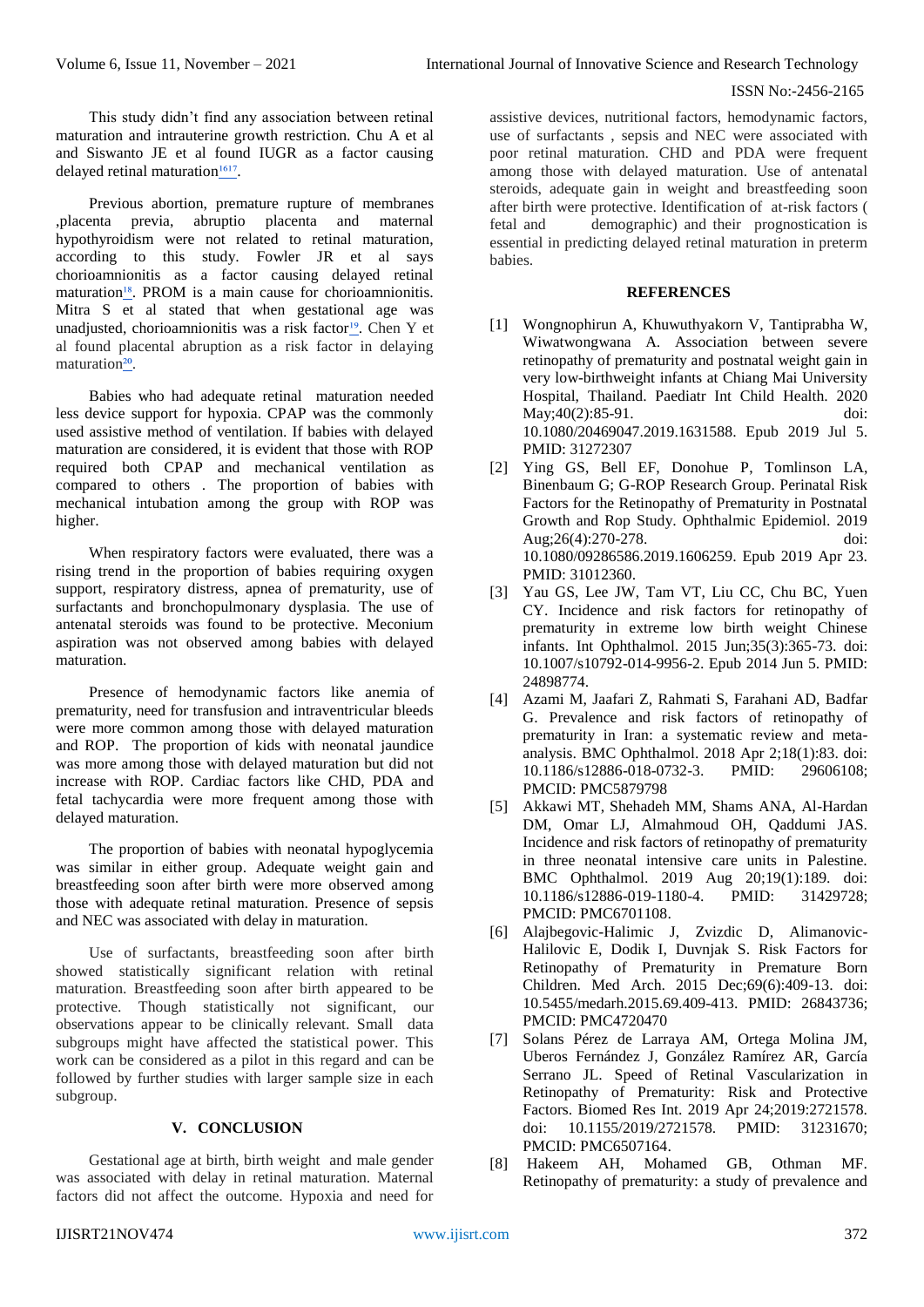[risk factors. Middle East Afr J Ophthalmol. 2012 Jul-](https://pubmed.ncbi.nlm.nih.gov/22837621/)Sep:19(3):289-94. doi: 10.4103/0974-9233.97927. [PMID: 22837621; PMCID: PMC3401797.](https://pubmed.ncbi.nlm.nih.gov/22837621/)

- [9] [Braimah IZ, Enweronu-Laryea C, Sackey AH, Kenu E,](https://pubmed.ncbi.nlm.nih.gov/32759242/)  [Agyabeng K, Ofori-Adjei ID, Beyuo V, Oku A,](https://pubmed.ncbi.nlm.nih.gov/32759242/)  [Essuman VA. Incidence and risk factors of retinopathy](https://pubmed.ncbi.nlm.nih.gov/32759242/)  [of prematurity in Korle-Bu Teaching Hospital: a](https://pubmed.ncbi.nlm.nih.gov/32759242/)  [baseline prospective study. BMJ Open. 2020 Aug](https://pubmed.ncbi.nlm.nih.gov/32759242/)  [5;10\(8\):e035341. doi: 10.1136/bmjopen-2019-035341.](https://pubmed.ncbi.nlm.nih.gov/32759242/)  [PMID: 32759242; PMCID: PMC7409996](https://pubmed.ncbi.nlm.nih.gov/32759242/)
- [10] [Blumenfeld LC, Siatkowski RM, Johnson RA, Feuer](https://pubmed.ncbi.nlm.nih.gov/9467447/)  [WJ, Flynn JT. Retinopathy of prematurity in multiple](https://pubmed.ncbi.nlm.nih.gov/9467447/)[gestation pregnancies. Am J Ophthalmol. 1998](https://pubmed.ncbi.nlm.nih.gov/9467447/)  [Feb;125\(2\):197-203. doi: 10.1016/s0002-](https://pubmed.ncbi.nlm.nih.gov/9467447/) [9394\(99\)80092-0. PMID: 9467447.](https://pubmed.ncbi.nlm.nih.gov/9467447/)
- [11] [Wu WC, Ong FS, Kuo JZ, Lai CC, Wang NC, Chen](https://www.ncbi.nlm.nih.gov/pmc/articles/PMC2958776/)  [KJ, Hwang YS, Chen TL, Shih CP. Retinopathy of](https://www.ncbi.nlm.nih.gov/pmc/articles/PMC2958776/)  [prematurity and maternal age. Retina. 2010](https://www.ncbi.nlm.nih.gov/pmc/articles/PMC2958776/)  [Feb;30\(2\):327-31. doi:](https://www.ncbi.nlm.nih.gov/pmc/articles/PMC2958776/)  [10.1097/IAE.0b013e3181ba246f. PMID: 20010455;](https://www.ncbi.nlm.nih.gov/pmc/articles/PMC2958776/)  [PMCID: PMC2958776](https://www.ncbi.nlm.nih.gov/pmc/articles/PMC2958776/)
- [12] [Uchida A, Miwa M, Shinoda H, Koto T, Nagai N,](https://pubmed.ncbi.nlm.nih.gov/24876945/)  [Mochimaru H, Tomita Y, Sasaki M, Ikeda K, Tsubota](https://pubmed.ncbi.nlm.nih.gov/24876945/)  [K, Ozawa Y. Association of Maternal Age to](https://pubmed.ncbi.nlm.nih.gov/24876945/)  [Development and Progression of Retinopathy of](https://pubmed.ncbi.nlm.nih.gov/24876945/)  [Prematurity in Infants of Gestational Age under 33](https://pubmed.ncbi.nlm.nih.gov/24876945/)  [Weeks. J Ophthalmol. 2014;2014:187929. doi:](https://pubmed.ncbi.nlm.nih.gov/24876945/)  [10.1155/2014/187929. Epub 2014 Apr 30. PMID:](https://pubmed.ncbi.nlm.nih.gov/24876945/)  [24876945; PMCID: PMC4021680](https://pubmed.ncbi.nlm.nih.gov/24876945/)
- [13] [Dai AI, Demiryürek S, Aksoy SN, Perk P, Saygili O,](https://pubmed.ncbi.nlm.nih.gov/26096619/)  [Güngör K. Maternal Iron Deficiency Anemia as a Risk](https://pubmed.ncbi.nlm.nih.gov/26096619/)  [Factor for the Development of Retinopathy of](https://pubmed.ncbi.nlm.nih.gov/26096619/)  [Prematurity. Pediatr Neurol. 2015 Aug;53\(2\):146-50.](https://pubmed.ncbi.nlm.nih.gov/26096619/)  [doi: 10.1016/j.pediatrneurol.2015.04.002. Epub 2015](https://pubmed.ncbi.nlm.nih.gov/26096619/)  [Apr 9. PMID: 26096619.](https://pubmed.ncbi.nlm.nih.gov/26096619/)
- [14] Kindinger LM, David AL. The role of the obstetrician in the [prevention of retinopathy of prematurity. Semin](https://pubmed.ncbi.nlm.nih.gov/31174873/)  [Perinatol. 2019 Oct;43\(6\):323-332. doi:](https://pubmed.ncbi.nlm.nih.gov/31174873/)  [10.1053/j.semperi.2019.05.003. Epub 2019 May 11.](https://pubmed.ncbi.nlm.nih.gov/31174873/)  [PMID: 31174873.](https://pubmed.ncbi.nlm.nih.gov/31174873/)
- [15] [Huang HC, Yang HI, Chou HC, Chen CY, Hsieh WS,](https://pubmed.ncbi.nlm.nih.gov/26588850/)  [Tsou KI, Tsao PN; Taiwan Premature Infant](https://pubmed.ncbi.nlm.nih.gov/26588850/)  [Developmental Collaborative Study Group.](https://pubmed.ncbi.nlm.nih.gov/26588850/)  [Preeclampsia and Retinopathy of Prematurity in Very-](https://pubmed.ncbi.nlm.nih.gov/26588850/)[Low-Birth-Weight Infants: A Population-Based Study.](https://pubmed.ncbi.nlm.nih.gov/26588850/)  [PLoS One. 2015 Nov 20;10\(11\):e0143248. doi:](https://pubmed.ncbi.nlm.nih.gov/26588850/)  [10.1371/journal.pone.0143248. PMID: 26588850;](https://pubmed.ncbi.nlm.nih.gov/26588850/)  [PMCID: PMC4654513.](https://pubmed.ncbi.nlm.nih.gov/26588850/)
- [16] [Chu A, Dhindsa Y, Sim MS, Altendahl M, Tsui I.](https://pubmed.ncbi.nlm.nih.gov/33067506/)  [Prenatal intrauterine growth restriction and risk of](https://pubmed.ncbi.nlm.nih.gov/33067506/)  [retinopathy of prematurity. Sci Rep. 2020 Oct](https://pubmed.ncbi.nlm.nih.gov/33067506/)  [16;10\(1\):17591. doi: 10.1038/s41598-020-74600-0.](https://pubmed.ncbi.nlm.nih.gov/33067506/)  [PMID: 33067506; PMCID: PMC7568562](https://pubmed.ncbi.nlm.nih.gov/33067506/)
- [17] [Siswanto JE, Ronoatmodjo S, Adisasmita A,](https://pubmed.ncbi.nlm.nih.gov/31609708/)  [Soemantri A, Sitorus RS, Sauer PJJ. Risk factors for](https://pubmed.ncbi.nlm.nih.gov/31609708/)  [the development and progression of retinopathy of](https://pubmed.ncbi.nlm.nih.gov/31609708/)  [prematurity in preterm infants in Indonesia. J Neonatal](https://pubmed.ncbi.nlm.nih.gov/31609708/)  [Perinatal Med. 2020;13\(2\):253-260. doi:](https://pubmed.ncbi.nlm.nih.gov/31609708/)  [10.3233/NPM-190233. PMID: 31609708.](https://pubmed.ncbi.nlm.nih.gov/31609708/)
- [18] Fowler JR, Simon LV. Chorioamnionitis. 2021 Sep 8. [In: StatPearls \[Internet\]. Treasure Island \(FL\):](https://pubmed.ncbi.nlm.nih.gov/30335284/)  [StatPearls Publishing; 2021 Jan–. PMID: 30335284](https://pubmed.ncbi.nlm.nih.gov/30335284/)
- [19] [Mitra S, Aune D, Speer CP, Saugstad OD.](https://pubmed.ncbi.nlm.nih.gov/24481268/)  [Chorioamnionitis as a risk factor for retinopathy of](https://pubmed.ncbi.nlm.nih.gov/24481268/)  [prematurity: a systematic review and meta-analysis.](https://pubmed.ncbi.nlm.nih.gov/24481268/)  Neonatology. 2014;105(3):189-99. doi: [10.1159/000357556. Epub 2014 Jan 24. PMID:](https://pubmed.ncbi.nlm.nih.gov/24481268/)  [24481268.](https://pubmed.ncbi.nlm.nih.gov/24481268/)
- [20] Chen Y, Li XX, Yin H, Gilbert C, Liang JH, Jiang YR, [Zhao MW; Beijing ROP Survey Group. Risk factors](https://pubmed.ncbi.nlm.nih.gov/18303154/)  [for retinopathy of prematurity in six neonatal intensive](https://pubmed.ncbi.nlm.nih.gov/18303154/)  [care units in Beijing, China. Br J Ophthalmol. 2008](https://pubmed.ncbi.nlm.nih.gov/18303154/)  Mar; 92(3): 326-30. doi: 10.1136/bjo. 2007. 131813. [Retraction in: Br J Ophthalmol.](https://pubmed.ncbi.nlm.nih.gov/18303154/) 2008 Aug;92(8):1159. [PMID: 18303154.](https://pubmed.ncbi.nlm.nih.gov/18303154/)
- [21] [Higgins RD. Oxygen Saturation and Retinopathy of](https://pubmed.ncbi.nlm.nih.gov/31345549/)  [Prematurity. Clin Perinatol. 2019 Sep;46\(3\):593-599.](https://pubmed.ncbi.nlm.nih.gov/31345549/)  [doi: 10.1016/j.clp.2019.05.008. Epub 2019 Jun 12.](https://pubmed.ncbi.nlm.nih.gov/31345549/)  [PMID: 31345549](https://pubmed.ncbi.nlm.nih.gov/31345549/)
- [22] [Dogra MR, Katoch D, Dogra M. An Update on](https://pubmed.ncbi.nlm.nih.gov/28674824/)  [Retinopathy of Prematurity \(ROP\). Indian J Pediatr.](https://pubmed.ncbi.nlm.nih.gov/28674824/)  [2017 Dec;84\(12\):930-936. doi: 10.1007/s12098-017-](https://pubmed.ncbi.nlm.nih.gov/28674824/) [2404-3. Epub 2017 Jul 4. PMID: 28674824.](https://pubmed.ncbi.nlm.nih.gov/28674824/)
- [23] [Hartnett ME. Pathophysiology and mechanisms of](https://pubmed.ncbi.nlm.nih.gov/25444347/)  [severe retinopathy of prematurity. Ophthalmology.](https://pubmed.ncbi.nlm.nih.gov/25444347/)  [2015 Jan;122\(1\):200-10. doi:](https://pubmed.ncbi.nlm.nih.gov/25444347/)  [10.1016/j.ophtha.2014.07.050. Epub 2014 Oct 14.](https://pubmed.ncbi.nlm.nih.gov/25444347/)  [PMID: 25444347; PMCID: PMC4277936.](https://pubmed.ncbi.nlm.nih.gov/25444347/)
- [24] [Selvam S, Kumar T, Fruttiger M. Retinal vasculature](https://pubmed.ncbi.nlm.nih.gov/29129724/)  [development in health and disease. Prog Retin Eye](https://pubmed.ncbi.nlm.nih.gov/29129724/)  [Res. 2018 Mar;63:1-19. doi:](https://pubmed.ncbi.nlm.nih.gov/29129724/)  [10.1016/j.preteyeres.2017.11.001. Epub 2017 Nov 10.](https://pubmed.ncbi.nlm.nih.gov/29129724/) [PMID: 29129724.](https://pubmed.ncbi.nlm.nih.gov/29129724/)
- [25] [Cayabyab R, Ramanathan R. Retinopathy of](https://pubmed.ncbi.nlm.nih.gov/27251645/)  [Prematurity: Therapeutic Strategies Based on](https://pubmed.ncbi.nlm.nih.gov/27251645/)  [Pathophysiology. Neonatology. 2016;109\(4\):369-76.](https://pubmed.ncbi.nlm.nih.gov/27251645/)  [doi: 10.1159/000444901. Epub 2016 Jun 3. PMID:](https://pubmed.ncbi.nlm.nih.gov/27251645/)  [27251645](https://pubmed.ncbi.nlm.nih.gov/27251645/)
- [26] [Sachan A, Chandra P, Agarwal R, Vohra R, Chawla R,](https://pubmed.ncbi.nlm.nih.gov/32533682/)  [Sankar MJ, Kumawat D, Kumar A. Profile of](https://pubmed.ncbi.nlm.nih.gov/32533682/)  [Retinopathy of Prematurity in Outborn and Inborn](https://pubmed.ncbi.nlm.nih.gov/32533682/)  [Babies at a Tertiary Eye Care Hospital.](https://pubmed.ncbi.nlm.nih.gov/32533682/) Indian Pediatr. [2020 Nov 15;57\(11\):1020-1022. Epub 2020 Jun 12.](https://pubmed.ncbi.nlm.nih.gov/32533682/)  [PMID: 32533682.](https://pubmed.ncbi.nlm.nih.gov/32533682/)
- [27] [Yim CL, Tam M, Chan HL, Tang SM, Au SCL, Yip](https://pubmed.ncbi.nlm.nih.gov/29632000/)  [WWK, Ko STC, Rong SS, Chen LJ, Ng DS, Yam JCS.](https://pubmed.ncbi.nlm.nih.gov/29632000/)  [Association of antenatal steroid and risk of retinopathy](https://pubmed.ncbi.nlm.nih.gov/29632000/)  [of prematurity: a systematic review and meta-analysis.](https://pubmed.ncbi.nlm.nih.gov/29632000/)  [Br J Ophthalmol. 2018 Oct;102\(10\):1336-1341. doi:](https://pubmed.ncbi.nlm.nih.gov/29632000/)  [10.1136/bjophthalmol-2017-311576. Epub 2018 Apr 9.](https://pubmed.ncbi.nlm.nih.gov/29632000/)  [PMID: 29632000.](https://pubmed.ncbi.nlm.nih.gov/29632000/)
- [28] [Singh JK, Wymore EM, Wagner BD, Thevarajah TS,](https://pubmed.ncbi.nlm.nih.gov/31132481/)  [Jung JL, Kinsella JP, Palestine AG, Lynch AM.](https://pubmed.ncbi.nlm.nih.gov/31132481/)  [Relationship between severe bronchopulmonary](https://pubmed.ncbi.nlm.nih.gov/31132481/)  [dysplasia and severe retinopathy of prematurity in](https://pubmed.ncbi.nlm.nih.gov/31132481/)  [premature newborns. J AAPOS. 2019](https://pubmed.ncbi.nlm.nih.gov/31132481/)  [Aug;23\(4\):209.e1-209.e4. doi:](https://pubmed.ncbi.nlm.nih.gov/31132481/)  [10.1016/j.jaapos.2019.02.008. Epub 2019 May 24.](https://pubmed.ncbi.nlm.nih.gov/31132481/)  [PMID: 31132481.](https://pubmed.ncbi.nlm.nih.gov/31132481/)